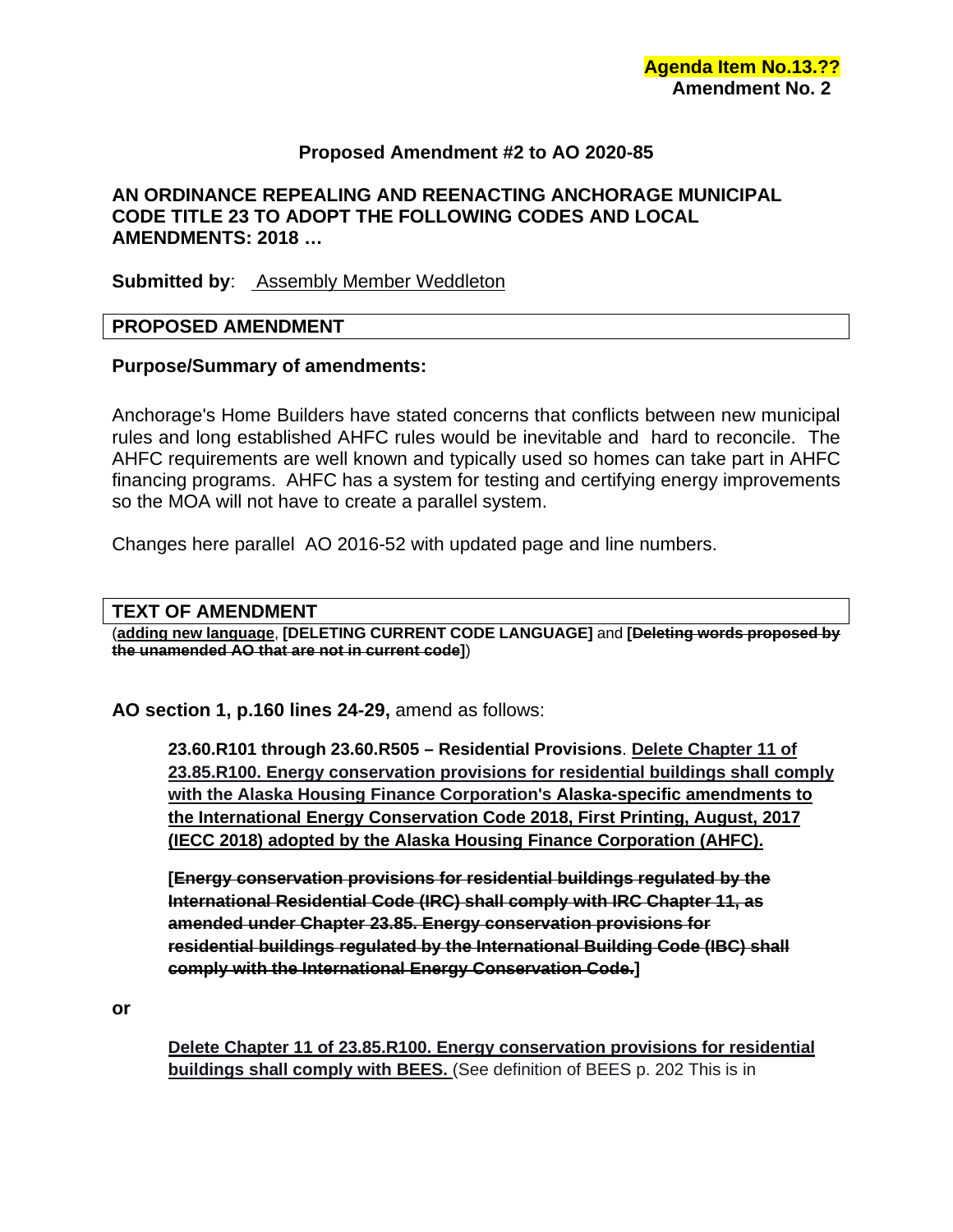amendments to Chapter 11 pages 202-205 so we don't want to delete this definition if we use it.)

**Will there be any public or private economic effect to the proposed amendment?**  YES NO (check one) **If yes, please detail below.**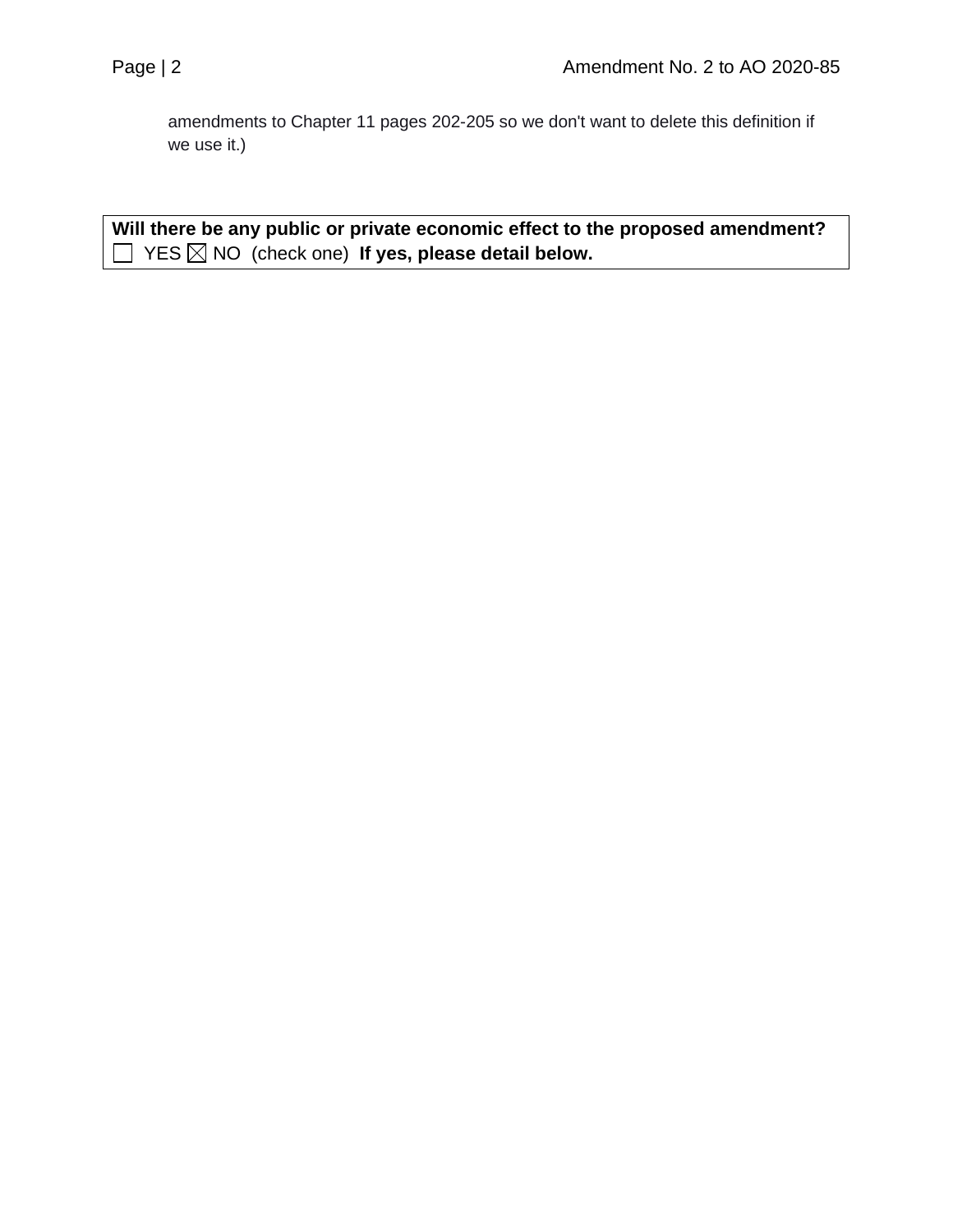# **Proposed Amendment #3 to AO 2020-85**

# **AN ORDINANCE REPEALING AND REENACTING ANCHORAGE MUNICIPAL CODE TITLE 23 TO ADOPT THE FOLLOWING CODES AND LOCAL AMENDMENTS: 2018 …**

### **Submitted by:** Assembly Members Weddleton, Dunbar and Kennedy

#### **PROPOSED AMENDMENT**

### **Purpose/Summary of amendments:**

Costs to provide sprinklers are \$7 per square foot and would significantly increase new home costs. This will lead to even more migration to cheaper homes in the Valley.

Appraisers do not give value to sprinkler systems installed in residential homes. This means sprinkler installation for new homes would need to be paid for with cash. VA buyers who have earned zero downpayment loans will be affected by this change.

The home insurance cost decrease for having sprinklers is not significant compared to the cost of the sprinklers.

#### **TEXT OF AMENDMENT**

…

(**adding new language**, **[DELETING CURRENT CODE LANGUAGE]** and **[Deleting words proposed by the unamended AO that are not in current code]**)

**AO section 1, p.137 lines 8-10,** amend as follows:

23.45.507.1 Required water supply. Amend Section 507.1 by adding the following exception: Exception: In areas of the jurisdiction not served by a water utility the following structures do not require a water supply:

1. Detached one- and two-family dwellings **[regulated by the International Residential Code and protected throughout by an approved automatic fire sprinkler system]**;

**Will there be any public or private economic effect to the proposed amendment?**  YES NO (check one) **If yes, please detail below.**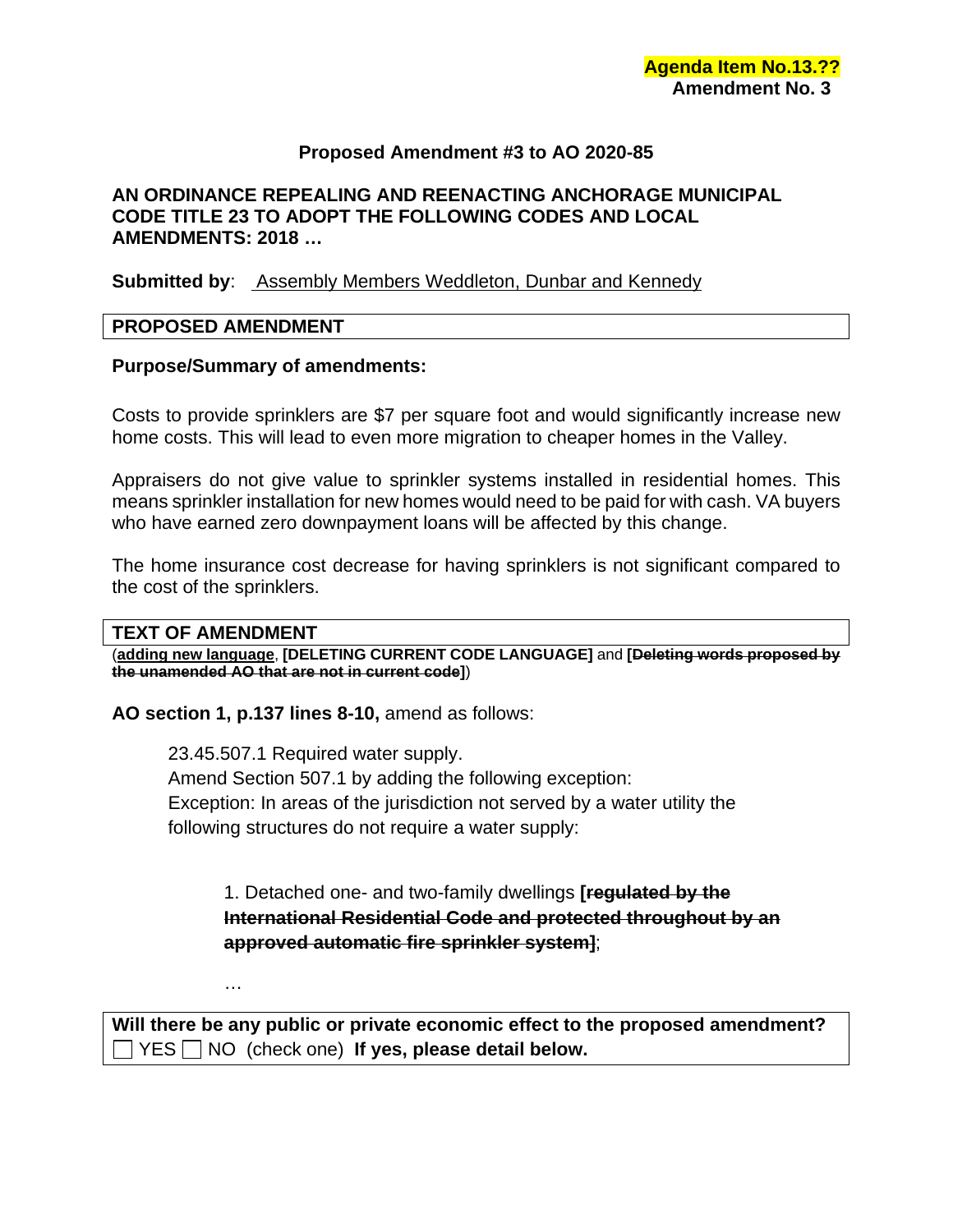## **Proposed Amendment #4 to AO 2020-85**

# **AN ORDINANCE REPEALING AND REENACTING ANCHORAGE MUNICIPAL CODE TITLE 23 TO ADOPT THE FOLLOWING CODES AND LOCAL AMENDMENTS: 2018 …**

#### **Submitted by:** Assembly Member Weddleton, Dunbar and Kennedy

#### **PROPOSED AMENDMENT**

#### **Purpose/Summary of amendments:**

These amendments respond to requests from the Anchorage Homebuilders neither of these sections modified are in the existing code.

Amendment A is needed as e-plans has not been reliable for most builders. As it is developed it will become the easy way to do business so will be the most often used method.

Amendment B responds to a fear that the audits will become cumbersome and defeat the speed and streamlining of work that the independent inspections allow.

#### **TEXT OF AMENDMENT**

#### **4.A) AO section 1, p.28 lines 9-11,** amend as follows:

D. The plans, calculations and all documents required under this section **may [shall]** be submitted electronically via the department's electronic plan review software known as eplans.

**4.B) AO section 1, p.29 lines 21-24,** delete section H. as follows:

**[H. The building official may audit reviews conducted by independent reviewing professionals as necessary to enforce the provisions of this code.]**

**Will there be any public or private economic effect to the proposed amendment?**  YES NO (check one) **If yes, please detail below.**